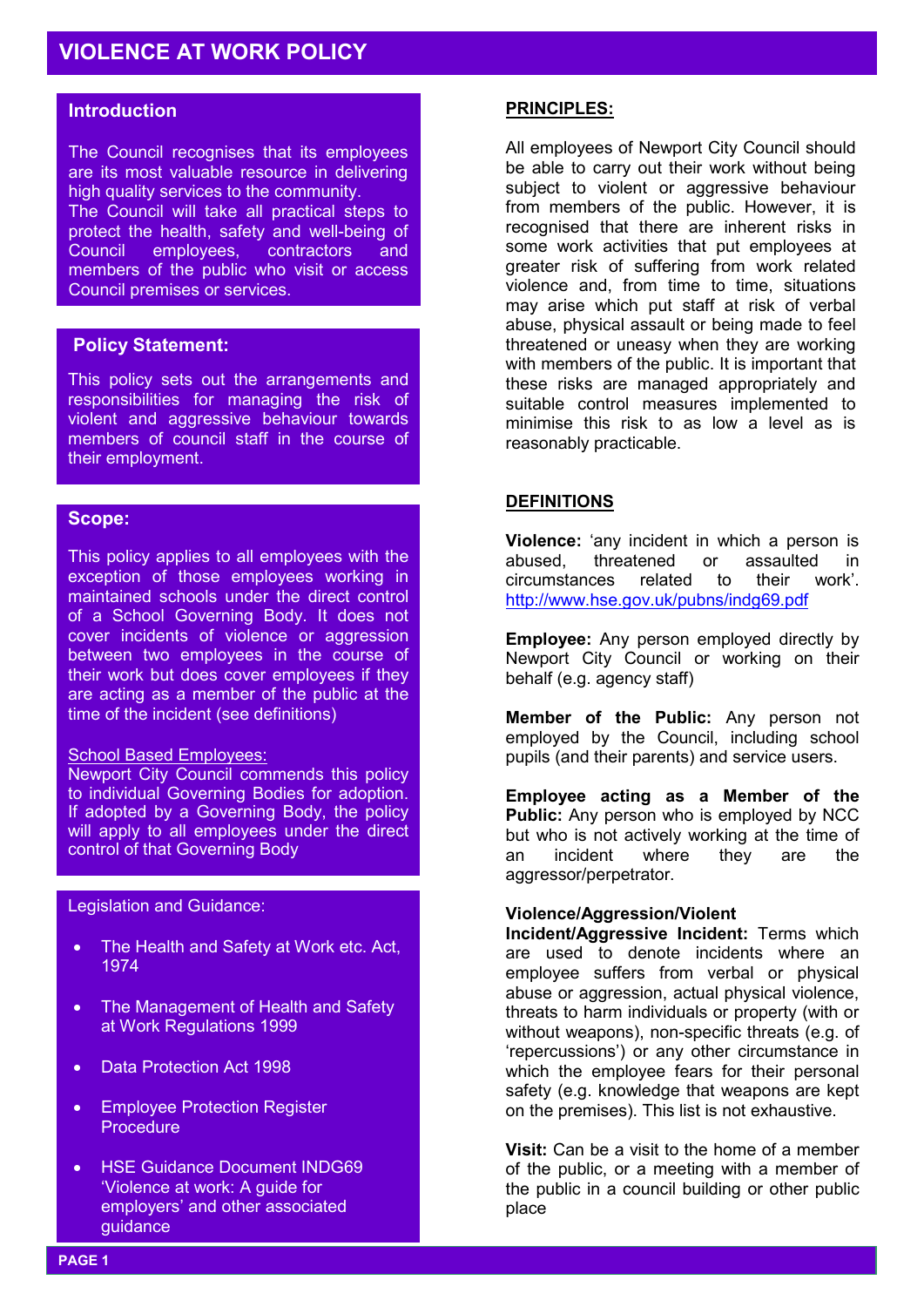## **RESPONSIBILITIES**

All employees have a legal responsibility to comply with health and safety law and the provisions of this policy. Failure to do so could result in personal and/or corporate liability.

#### **The Chief Executive will:**

• Be ultimately responsible for ensuring compliance with this policy within the Council.

#### **Directors will:**

- Be responsible for ensuring the effective implementation of this Corporate Policy and Arrangements within their service areas.
- Ensure that appropriate resources are made available for the effective operation of the policy and management arrangements.

#### **Managers (including supervisors, team leaders etc.) with responsibility for staff will:**

- Ensure that this policy and relevant supporting documentation is communicated to their employees.
- Identify all posts which carry the risk of violence or aggression against the post holder(s).
- Ensure that a risk assessment is carried out for all identified posts, in consultation with the affected employees, and that appropriate control measures are implemented.
- Communicate the findings of the risk assessment and the control measures to affected employees and others affected by the assessment.
- Ensure that employees are aware of the Employee Protection Register and that appropriate local arrangements are in place to allow access to the information held therein.
- Ensure employees are aware of the reporting procedures for violent or aggressive incidents and require/facilitate the completion of Violent Incident Forms following any incident.
- Investigate any violent or aggressive incident as appropriate and ensure the risk assessment/control measures are reviewed to minimise the risk of repetition.
- Ensure that the notification exemption and management investigation sections of the Violent Incident Forms are completed following any incident.
- Ensure that employees are aware of the support mechanisms in place, should they be subject to a violent or aggressive incident, including Care First.
- At the request of the Health and Safety Team, form part of a review panel to decide whether a person should be entered, retained on, or removed from the register, including panels for employees acting as members of the public.
- Ensure that their employees comply with this policy and associated supporting documentation.

#### **Premises Managers will:**

• Ensure that, where appropriate, the violence at work poster is displayed in a suitable position in their premises.